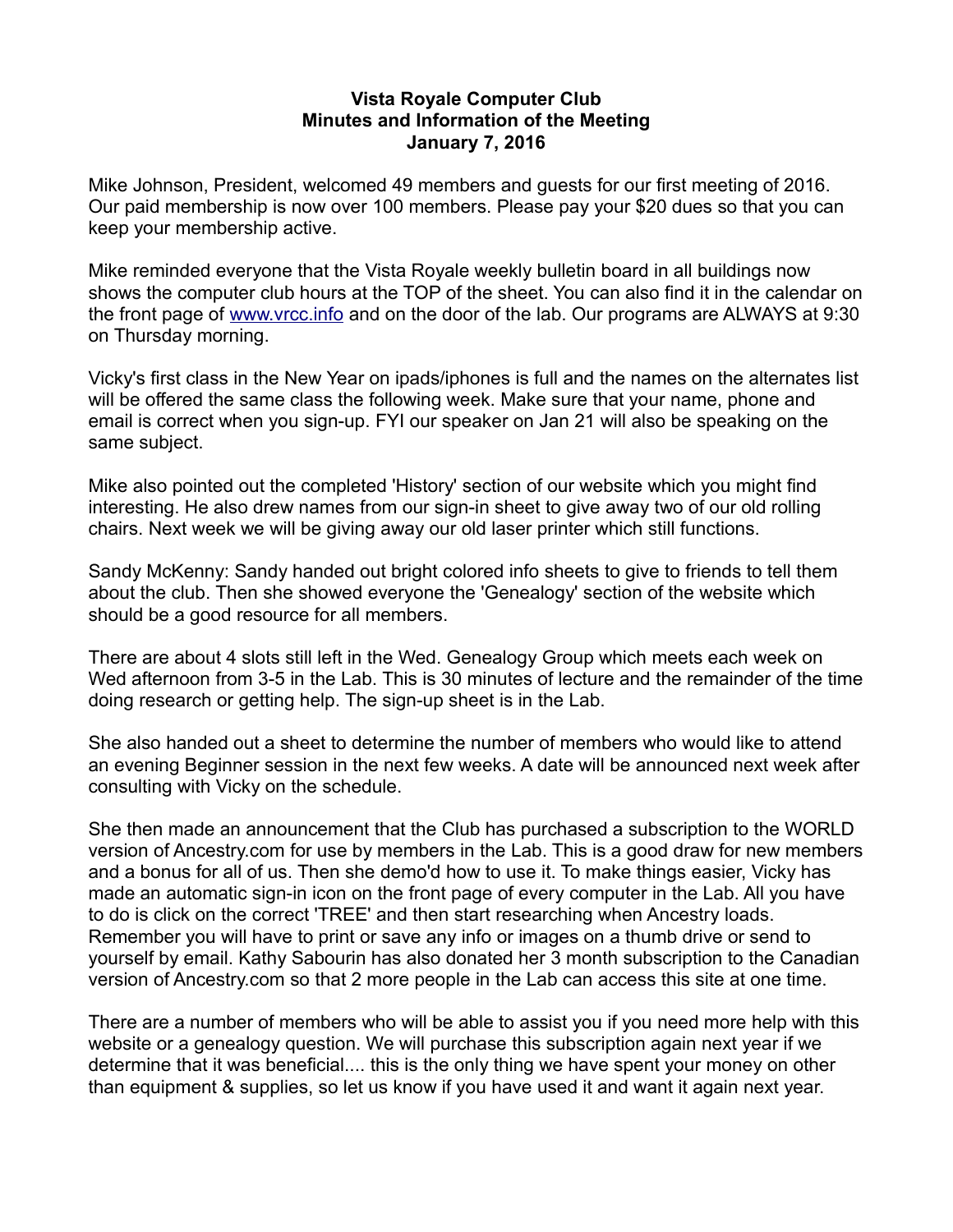Vicky Getz: This is all the WIFI information she gave us at the meeting. You might want to print out the section that pertains to your computer.

The Vista Royale Unsecured Wi-Fi Hotspots were renamed over the summer

Club House Hotspot 1 Hotspot 2 Royal Palm RPCH-2.4 RPCH-5 (safer) Pine Arbor PACH Royal Oak RoyalOakClubhouse Lake View LVCH-2.4 LVCH-5 (safer)

You'll also see xfinitywifi in the vicinity in the clubhouse. Xfinitywifi is a Comcast open Wi-Fi hot spot for Comcast Customers. If you have the the Preferred or Blast level internet service from Comcast, then xfinitywifi is free to use. If you have the lower tier of Comcast service or no wifi service, you can purchase an Access Pass from Comcast Access Pass.

\$2.95 an hour \$7.95 a day \$19.95 a week \$54.95 a month

The problem for many is that they have auto-connected to xfinintywifi and they don't know how to get rid of it. Since xfinitywifi is everywhere, they keep auto-connecting to xfinitywifi and not their own. Its very easy to disconnect once you know how.

# ON ANDROID TABLETS AND PHONES

TAP Settings-> Tap Wifi->

Tap the wifi-name, Tap Forget

ON iPADS AND iPHONES

Go to Settings->

Tap Wifi Tap the wifi-name Tap Forget this network.

(In Apple you can only forget networks that are in range, unless you go in and forget all network names)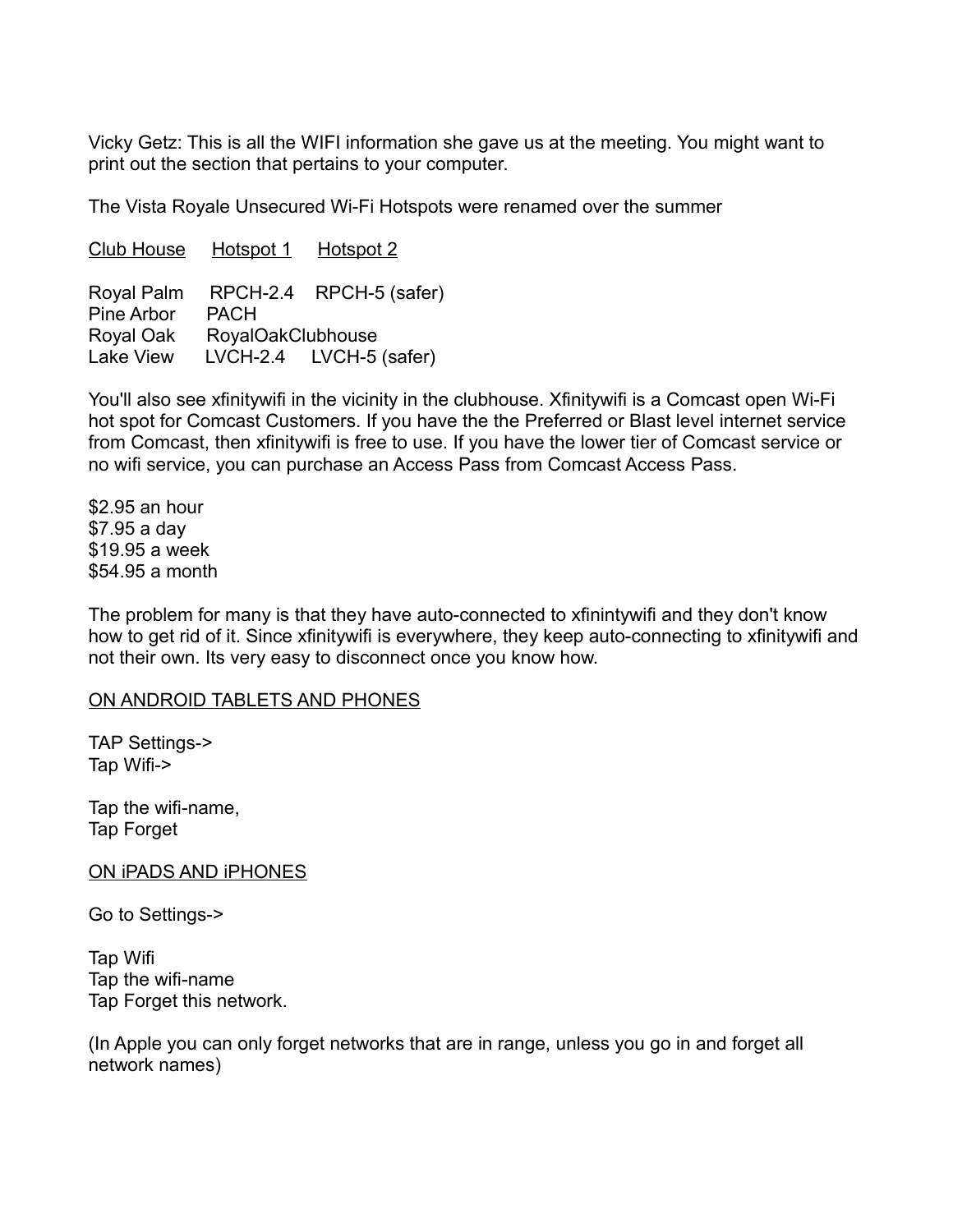### **WINDOWS**

In Windows you can disconnect or you can remove the Wi-Fi from the list of managed Wi-Fi networks. If you are having trouble connecting to a Wi-Fi Network, removing the connection from the managed connections might solve the problem.

### ON WINDOWS 7

---Disconnect

Click on the Wi-Fi network Right click on the wi-fi-name Click Disconnect

---Remove from the list of managed networks Click on your WiFi-network icon (in the lower right hand corner)

Click on "Open Network and Sharing Center" Click on "Manage Wireless Networks" (left hand side) Right Click on the wi-fi-name Click on Delete

WINDOWS 10

---Disconnect

Click on the Wi-Fi-Network icon (in the lower right hand corner of the desktop) Click on the wi-fi-name Click Delete

---Remove from the list of managed networks

Click on your Wi-Fi-Network icon (in the lower right hand corner of the desktop) Click on "Network Settings" Click on "Wi-Fi" (on the left hand side) Click on "Manage Wi-Fi Settings" (on the right hand side) Scroll down to where it says "Manage Known Networks" Click on the wi-fi-name you wish to delete and click Forget.

On this page you would be wise to turn off "Connect to networks shared by my contacts", because you might end up connecting to your neighbor's wifi, if they are in your contacts, or you facebook with them.

I recommend turning off "Connect to suggested open hotspots" also. Microsoft collects information on the hotspots that any Windows 10 users have connected too. If enough people have connected to that open hotspot, you'll be automatically connected to that hotspot too when you are in range.